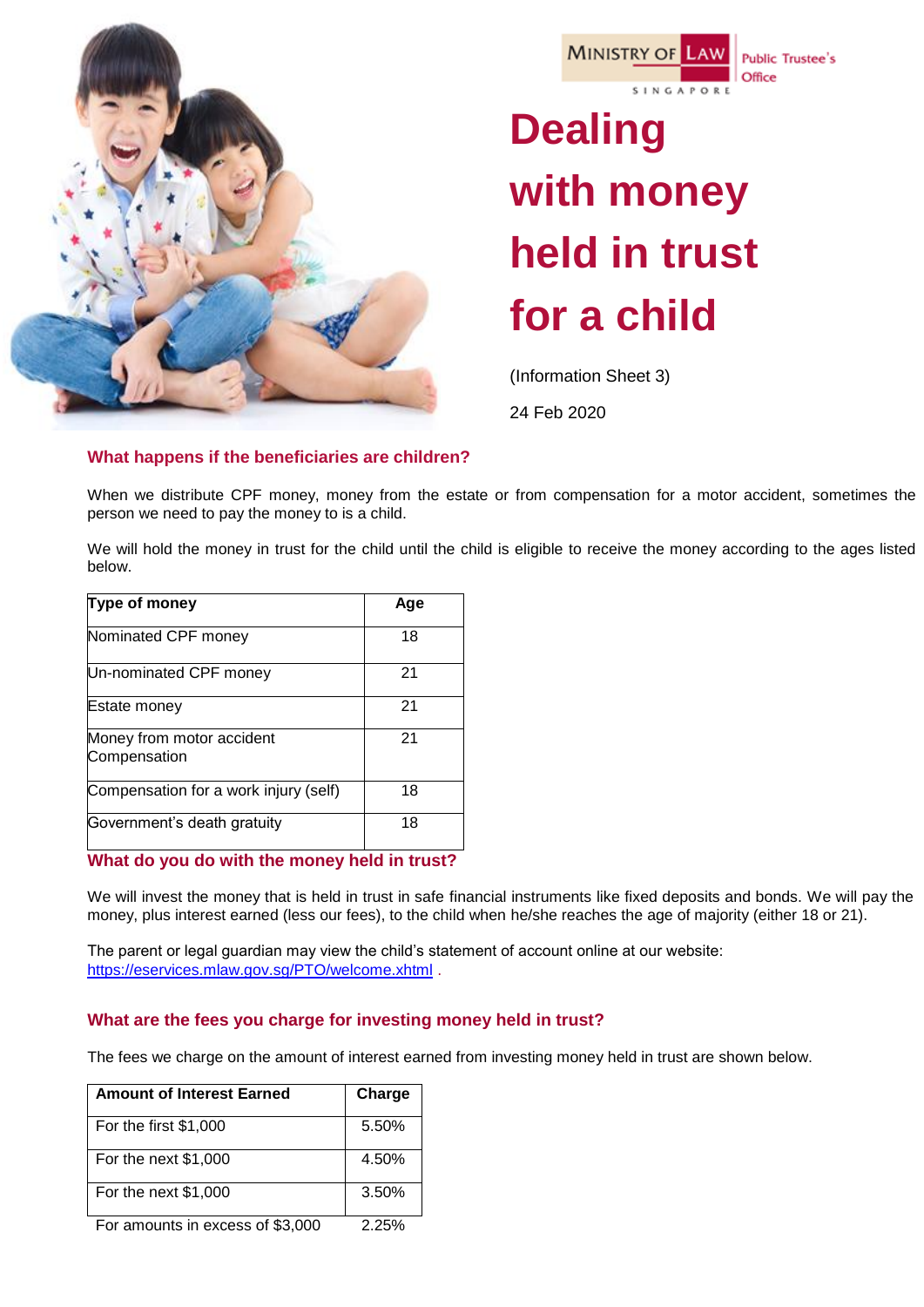These fees include GST and cannot be waived.

# **Can you release the money held in trust because I am now the only parent or guardian of the child and have financial difficulties supporting the child?**

Under sections 68 and 70 of the Women's Charter, it is the duty of the parent or guardian of a child to maintain or contribute to his/her maintenance if he/she cannot look after himself/herself.

If you are the parent or legal guardian of a child and you face financial difficulties in supporting the child, you may apply to us for a maintenance allowance out of the child's money which we are holding.

In deciding the amount of the maintenance allowance, we will consider the following.

- 1. Your income, property and other financial resources.
- 2. Your financial needs and responsibilities.
- 3. The financial needs and the age of the child.
- 4. The way in which the child is being or is expected to be educated or trained.

Withdrawals from any child's trust will be capped at \$25,000 if the total capital of the trust is more than \$25,000 but less than or equal to \$50,000. Where the total capital of the trust is more than \$50,000, withdrawals from the trust will be capped at 50% of the total capital of the trust. Once the withdrawal cap is reached, the Public Trustee will cease to make any further maintenance payments or make further reimbursement of expenses incurred for the child's benefit from the trust. The examples below illustrate how these caps will operate.

Example 1 – Where total capital of trust is more than \$25,000 but less than \$50,000

| Total capital of trust           | \$30,000 |
|----------------------------------|----------|
| Maximum sum that may be paid out | \$25,000 |

Example 2 – Where total capital of trust is more than \$50,000 and only 50% of trust is available for withdrawal

| Total capital of trust           | \$80,000 |
|----------------------------------|----------|
| Maximum sum that pay be paid out | \$40,000 |

The law requires these caps to be imposed, to protect the interests of your child by ensuring that he/she can receive a meaningful sum on reaching adulthood and get a head start in life.

# **How do I apply for a child's maintenance allowance?**

You will need to make an online application for maintenance allowance at <https://eservices.mlaw.gov.sg/PTO/welcome.xhtml>

You will also need to have your Singpass ready to access our online application form. You may apply for your Singpass at https://www[.singpass.](https://www.singpass.gov.sg/)gov.sg if you do not have one. If you are not eligible for a Singpass, you may apply for a log-in ID and password through our website at [https://pto.mlaw.gov.sg](https://pto.mlaw.gov.sg/).

#### **What are the documents that I need to send to you?**

You will need to provide proof that you are not able to support the child (for example, your monthly payslips) and documents relating to the child's financial needs.

For us to make payment, you will also need to give us evidence of a joint savings account opened with the child. We will accept a copy of the bank statement with the joint bank account number with the account holders' names on it.

#### **How will the maintenance allowance be paid?**

The maintenance allowance will be credited into a **joint savings account**, maintained by the parent or legal guardian with the child, via GIRO every three months in January, April, July and October.